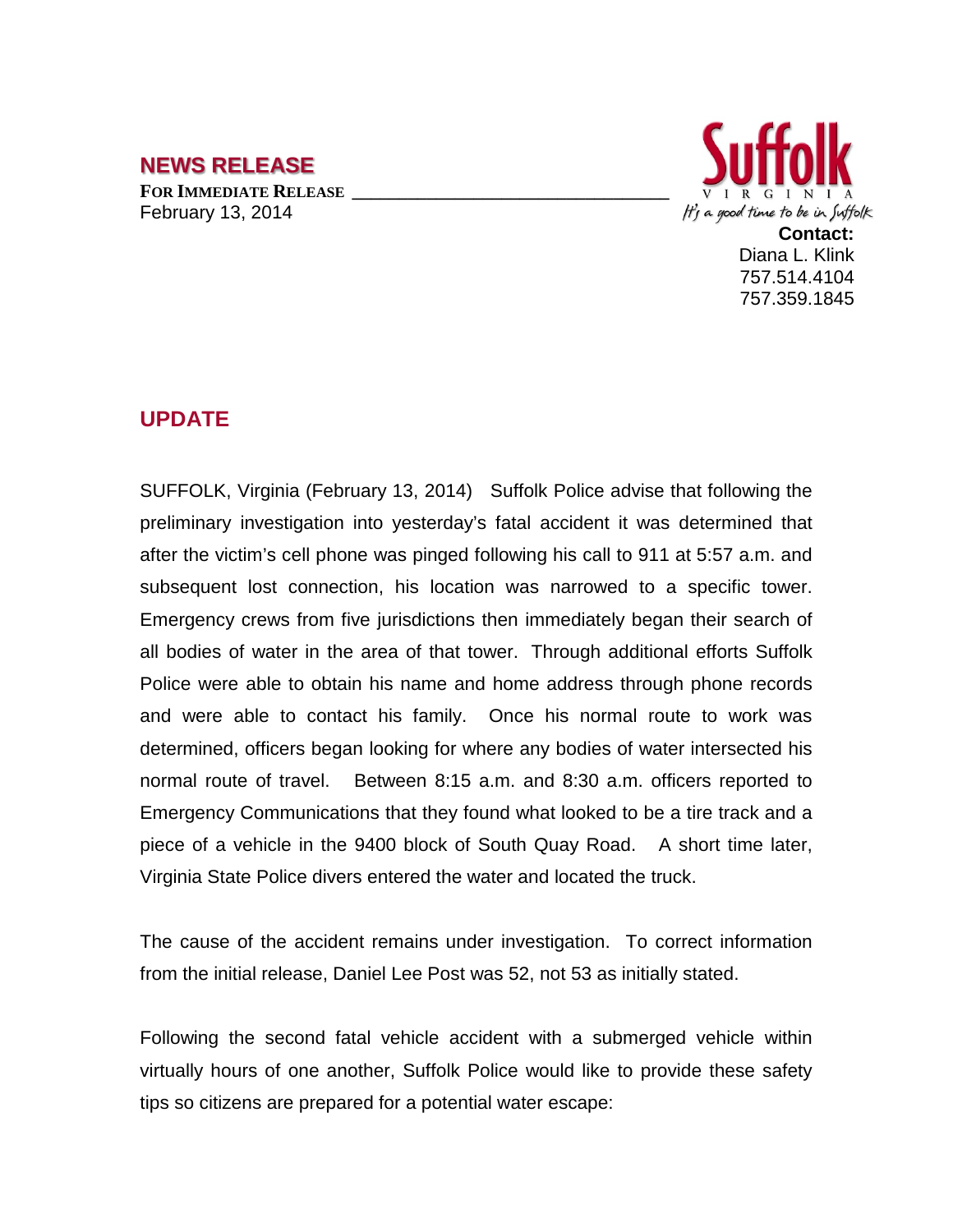#### **Step 1: Keep time on your side.**

When the car hits water, it will float for a few minutes before the weight of the vehicle pulls it under. The driver and passengers should try to stay calm and focus on getting out of the vehicle. There will not be time to call 9-1-1 immediately. Wait until you are out of the vehicle and then call 9-1-1.

#### **Step 2: Remove seatbelts.**

Unbuckle your seatbelt. If there are children in the vehicle, help them do the same. Start with the oldest children so that they can help younger children unbuckle. Hold on to young children who cannot swim.

#### **Step 3: Roll down the window – or break it.**

Forget about opening the car door. As the vehicle sinks, the water pressure will make it too difficult to open the door. Instead, roll down the window.

If you have electric windows, the electrical system in the vehicle should work for up to three minutes under water. Take a breath. Open the window.

If the electrical system shorts out, break the glass with a blunt object. (Purchase a tool for this purpose in advance, and keep it where you can quickly reach it.) Or, kick the window out, if necessary.

#### **Step 4: Swim to safety.**

Once the window is open, swim through it. Move away from the vehicle and toward the surface. If there are passengers in the car, send them ahead of you. Don't wait for the car to reach the bottom before opening a window or door. Get out as quickly as possible.

After reaching land, find someone who can help you contact police and obtain needed medical care.

### **UPDATE**

SUFFOLK, Virginia (February 13, 2014) Suffolk Police have identified the victim from this morning's fatal vehicle accident as Daniel Post, age 53, of Franklin.